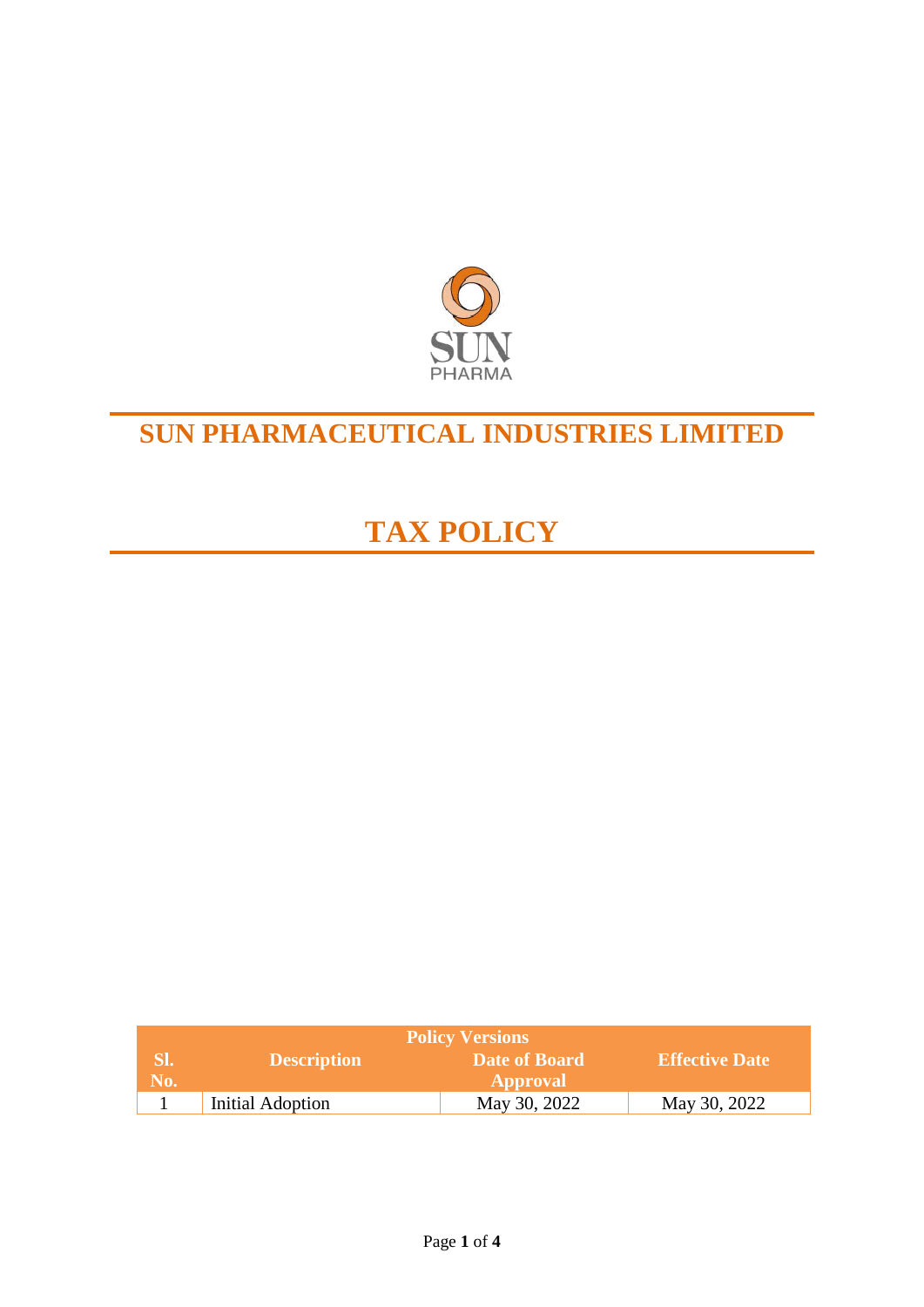### **INDEX**

| <b>Sl. No.</b> | <b>Section</b>                               | Page No. |
|----------------|----------------------------------------------|----------|
|                | Background and Objective                     |          |
| $\overline{2}$ | Tax Governance, Risk Management and Controls |          |
| 3              | Tax Planning approach                        |          |
| 4              | Tax Compliance                               |          |
| 5              | Engagement with Tax authorities              |          |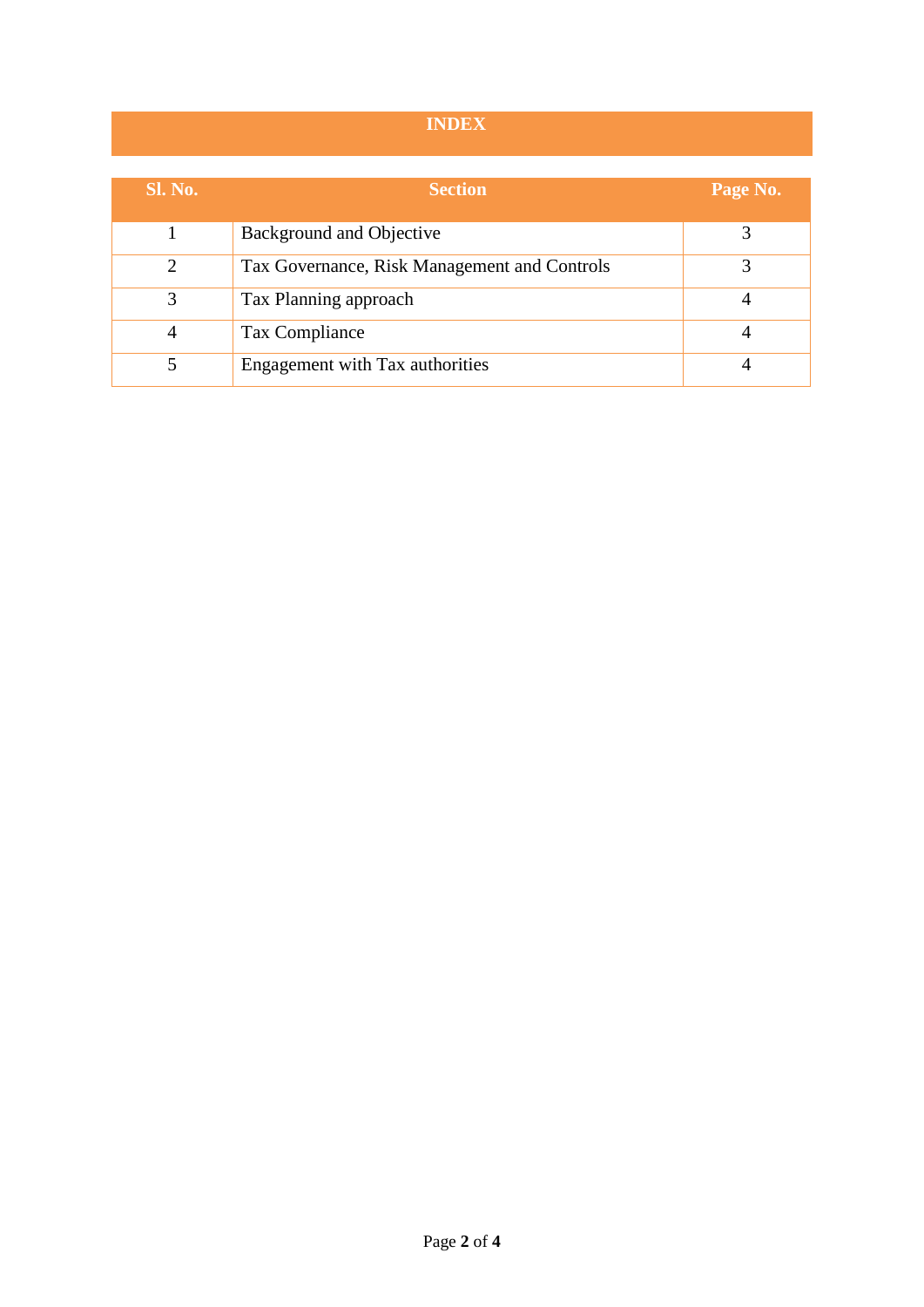## **BACKGROUND AND OBJECTIVE**

Established in 1983, Sun Pharmaceutical Industries Limited and its subsidiaries (together hereinafter referred to as "Sun Pharma") is a leading specialty generic pharmaceutical company with a strong presence in India and other global markets including regulated markets, spread across 100+ countries. Sun Pharma has manufacturing facilities across various countries engaged in the manufacturing of pharmaceutical formulations, Active Pharmaceutical Ingredients (API), and Over the Counter (OTC) products, covering various therapeutic segments such as Neuro-psychiatry, Cardiology, Gastroenterology, Diabetology, Dermatology, Respiratory, Gynecology, Ophthalmology, Urology and others. Sun Pharma devotes a significant portion of its revenue on the research and development which is being carried out at its state of the art research centers manned by a large and dedicated team of scientists.

Sun Pharma is committed and endeavors to be compliant with all statutory obligations including tax laws, as applicable, across various countries in which, it operates. In line with our corporate and social responsibilities, we recognize our role as a tax payer to pay the appropriate and applicable amount of taxes in respective countries where we do business by complying with the applicable tax laws including the filing of necessary tax returns within the stipulated timelines.

In view of our business operations across 100+ countries with a strength of over 37,000 employees, we are required to pay various types of taxes such as corporate Income tax including withholding of income tax, custom duty, excise duty, goods and service tax, sales tax/vat, cess, property tax, employment or professional tax etc.

Our tax strategy consists of:

- 1. Tax Governance, Risk Management and Controls
- 2. Tax Planning approach
- 3. Tax Compliance
- 4. Engagement with Tax authorities

#### **2 TAX GOVERNANCE, RISK MANAGEMENT AND CONTROLS**

We are responsible and committed to complying with all the tax laws and related regulations as may be applicable in each of the jurisdictions we operate in. Based on our understanding and assessment of the applicable tax laws and related regulations, this compliance means ensuring the filing of returns/forms in time, payment of correct amount of tax in time and provide the relevant data / facts and information to the tax authorities as they may seek from us from time to time. Our team of finance professionals within the finance function located across the world in various countries, who report eventually to the Chief Financial Officer, are committed to the adherence of the applicable tax laws.

Overview and governance of tax matter is primarily ensured by the tax department of the Company which also updates the Audit Committee, both on compliance and key developments. Wherever required, appropriate disclosures are made e.g., contingent liabilities related to tax matters are disclosed in our published financial statements. In addition, tax processes are subject to internal controls set by the Internal Audit Function in accordance with the accounting and reporting principles. Further, external auditors also review the effectiveness of the controls